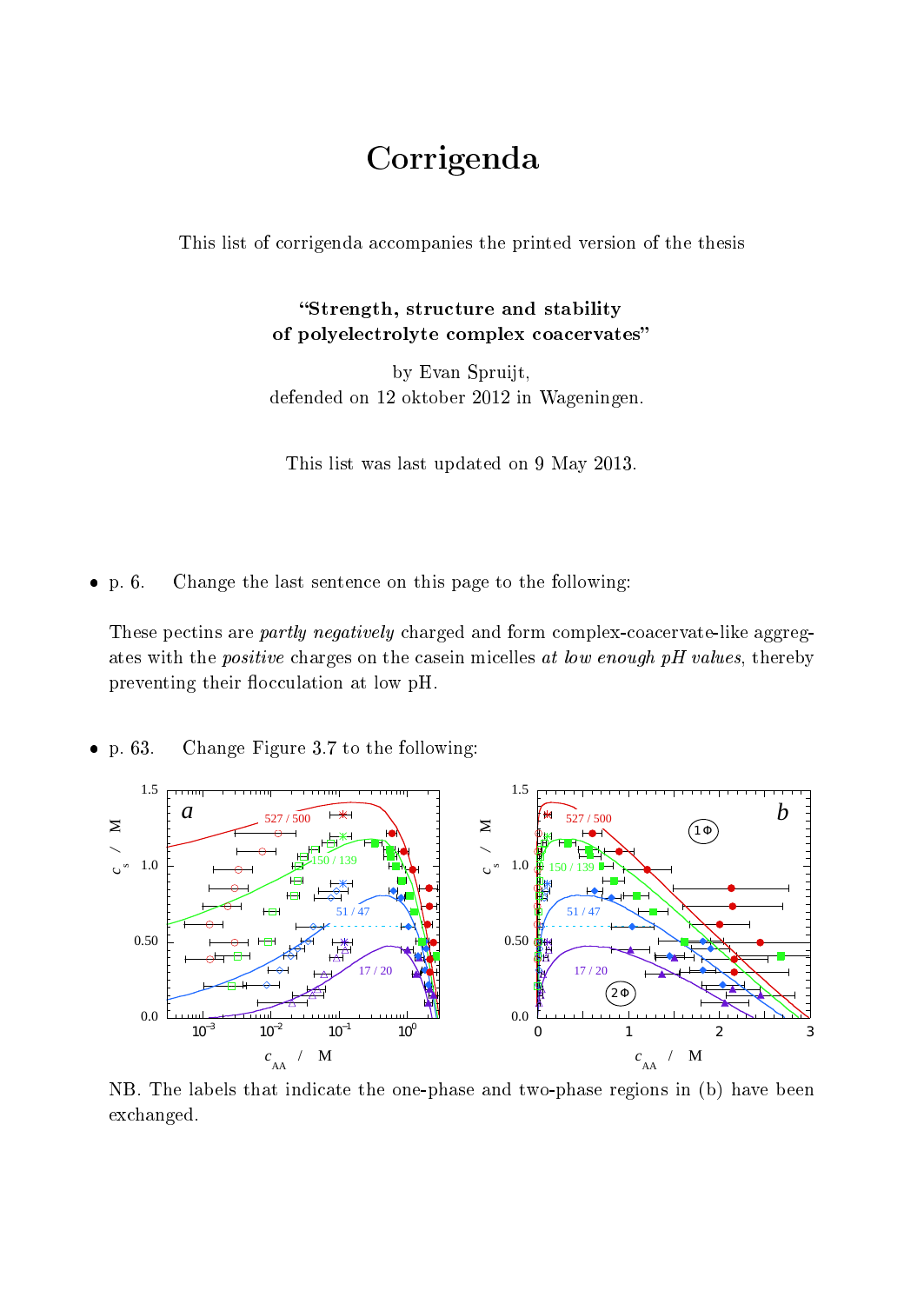## $\bullet$  p. 145. Change Table 7.1 to the following:

Table 7.1: Specifications of the PDMAEMA and PAA used in this study on the structure of polyelectrolyte complex coacervates.  $N$  is the number averaged degree of polymerization, calculated from  $M_n$ ,  $\rho$  is the bulk density of the polymers and  $\rho_N$  is the coherent neutron scattering length density. All polymers were purchased from Polymer Source. PAA refers to the acidic form (H or D, respectively) of poly(acrylic acid) and PDMAEMA refers to the free amine form of  $poly(N, N$ -dimethylaminoethyl methacrylate). Note that the scattering length density of the respective salts  $(K \text{ and } Cl)$  of both polymers will differ from the values above.

| Polymer                     | $M_{\rm n}$<br>(kg/mol) | $M_{\rm w}$<br>$\rm (kg/mol)$ | $M_{\rm w}/M_{\rm n}$ | $\boldsymbol{N}$ | $\rho$<br>$(\mathrm{kg}/\,\mathrm{m}^3)$ | $\rho_N$<br>$(10^{-6} \text{ Å}^{-2})$ |
|-----------------------------|-------------------------|-------------------------------|-----------------------|------------------|------------------------------------------|----------------------------------------|
| h-PDMAEM $A_{150}$          | 23.5                    | 24.4                          | 1.04                  | 150              | $0.934^{[a]}$                            | $0.80^{[10]}$                          |
| $h$ -PDMAEMA $_{527}$       | 82.7                    | 90.1                          | 1.09                  | 527              |                                          |                                        |
| $d$ -PDMAEMA <sub>148</sub> | 25.5                    | 26.5                          | 1.04                  | 148              | $1.023^{\rm [b,c]}$                      | 6.23                                   |
| $d$ -PDMAEMA <sub>320</sub> | 55.0                    | 137.5                         | 2.5                   | 320              |                                          |                                        |
|                             |                         |                               |                       |                  |                                          |                                        |
| $h$ -PAA <sub>139</sub>     | 10.0                    | 11.5                          | 1.15                  | 139              | $1.051^{[12]}$                           | $1.46^{[13]}$                          |
| $h$ -PAA <sub>500</sub>     | 36.0                    | 39.6                          | 1.10                  | 500              |                                          |                                        |
| $d$ -PAA <sub>107</sub>     | 8.0                     | 38.4                          | 4.8                   | 107              | $1.095^{\rm [b]}$                        | $5.05^{[14]}$                          |

Notes

[a] Assumed to be equal to the density of the liquid monomer.

[b] Assuming equal molecular volumes  $v_m$ , compared to hydrogenated polymers and correcting for the increase in mass due to deuterium.

[c] If the density of d-PDMAEMA is taken the same as the density of h-PDMAEMA,  $\rho_N$  would be 5.7.<sup>[11]</sup>

NB. The neutron scattering length densities for d-PAA (acidic H) is 4.20 ( $\rho = 1.095$ kg/m<sup>3</sup>), d-PAA (K-salt) is in between 4.26 ( $\rho = 1.45 \text{ kg/m}^3$ , from the assumption that the molecular volume of d-PAAK is the combined volume of a d-PAA and a  $K^+$ ion:  $v_{\rm m} = 1.14 \times 10^{-28} + 1.47 \times 10^{-29}$  m<sup>3</sup>) and 3.22 ( $\rho = 1.095$  kg/m<sup>3</sup>), all in the same units as used in Table 7.1.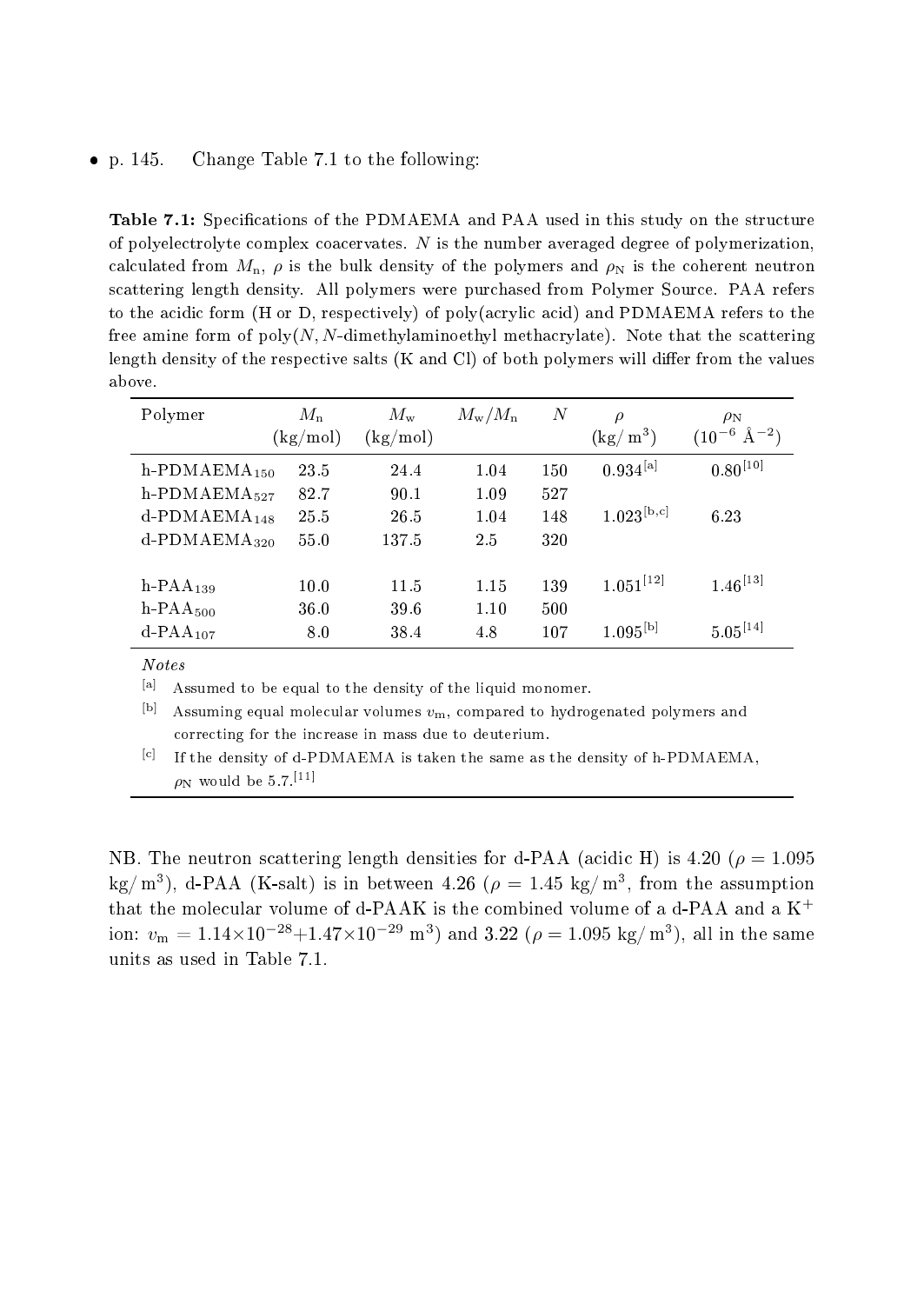$\bullet$  p. 148. p. 148. Change Equation 7.1 and the sentence following it on p. 149 to the following:

$$
P(q) = \frac{1}{N_b^2} \sum_{n=1}^{N_b} \sum_{m=1}^{N_b} \langle \exp\left(iq(\vec{r_n} - \vec{r_m})\right) \rangle = \alpha x^{-\alpha} \left[\gamma(\alpha, x) - x^{\alpha/2} \gamma(\alpha/2, x)\right]
$$
  
with  $\alpha = 1/\nu$ ,  $x = (2\nu + 1)(2\nu + 2)q^2 b^2 N_b^{2\nu}/6$   
and  $\gamma(s, x) = \int_{0}^{x} t^{s-1} e^{-t} dt$  (7.1)

where b is the Kuhn length,  $N_{\rm b}$  is the number of Kuhn monomers and  $\gamma(s, x)$  is the lower incomplete Gamma function, as defined above  $(\gamma(s, \infty) = \Gamma(s)).$ 

 $\bullet$  p. 156. Change Figure 7.7 to the following:



NB. The x-axis values have been multiplied by a factor  $10^{-2}$ .